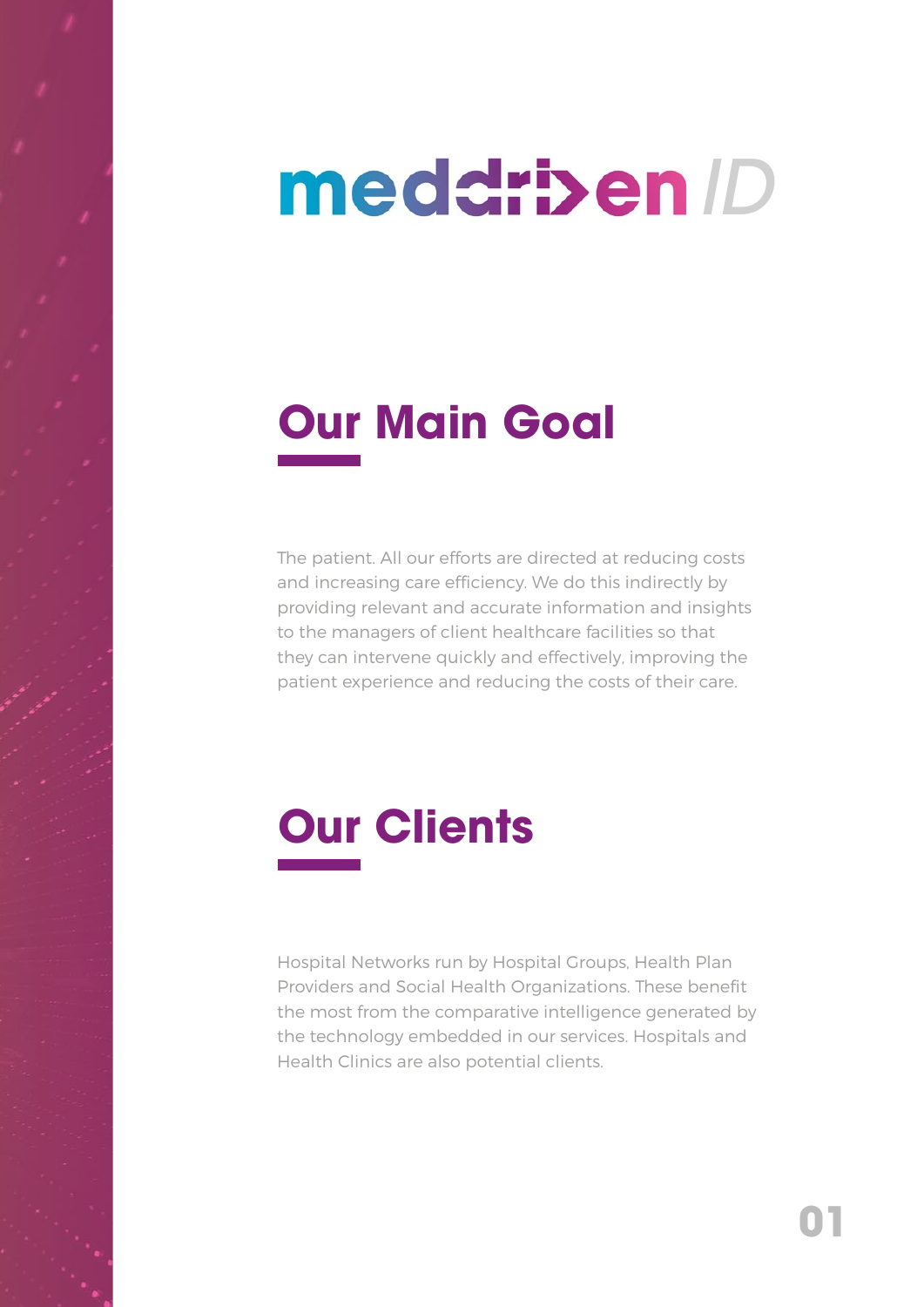# **Our Deliveries**

Through our specialized *med.driven calc®* system, integrated with IOT technologies and software, we capture and process clinical staff presence and flow data in healthcare facilities.

Based on this data, we generate a set of information and analysis to reduce cost and improve care efficiency.

- We accurately indicate if the outsourced assistance service is being fully fulfilled, indicating the pending or overtime hours and the amounts to be discounted or added to the contractor;
- We control the surgical and exam production of outsourced companies, indicating the contractual amounts to be paid, by company;
- We report the exact apportionment of the cost of care hours by company and function in closed units of hospitals and health clinics;
- We generate insights into the size of contracted care teams, allowing managers to continually readjust contracts to the reality of the demand;
- We monitor the time spent on care, rest and administrative tasks of the medical staff, creating the necessary foundations for value-based compensation models;
- We cross-check our data with clinical data generated by specialized systems in the hospitals and clinics we serve, generating indicators for costeffective care analysis.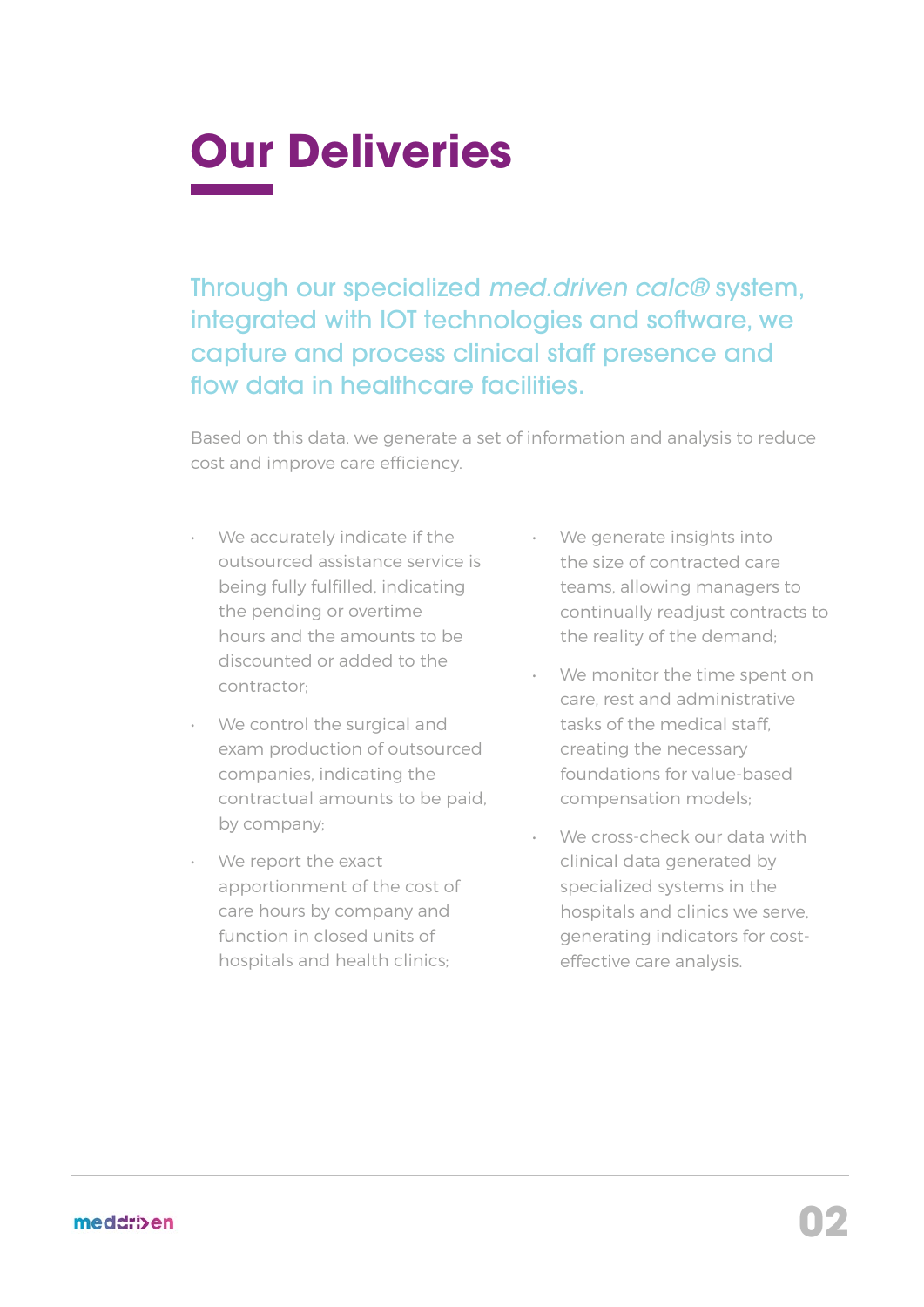## **Competition**

The data generated and processed by our system is unique. Thus, our analysis and information empower health managers to make decisions with a high degree of accuracy and direct impact on the cost of care.

Our data enables the creation of value-based clinical compensation models with a different approach from today's competition.

Our focus is to create time-based compensation models for clinical staff, given their impact on reducing hospital readmission, rather than to establish models of payment from Healthcare Providers to Hospitals and Clinics based on the patient's clinical outcome.

We also differentiated ourselves by creating indicators for costeffectiveness analysis of care in closed hospital units. This analysis allows discussing models of payment to the clinical staff based on value service delivered to the patient.

Most health analytics companies operating in the Brazilian market today use third party data for their analysis, which is data generated by software and platforms that they do not control and therefore are not sure of its reliability. Our company generates the data that will be analyzed.

Today, our competitors' focus is on clinical data analytics applications such as disease prevention, diagnostic assertiveness, and greater treatment effectiveness. We reduced costs and increased care efficiency by analyzing financial data and time spent in contact with the patient. It is an innovative approach to applying data analytics tools. Because we generate unique data in the hospital environment, enabled by our software technology and service processes, we have no direct competitors.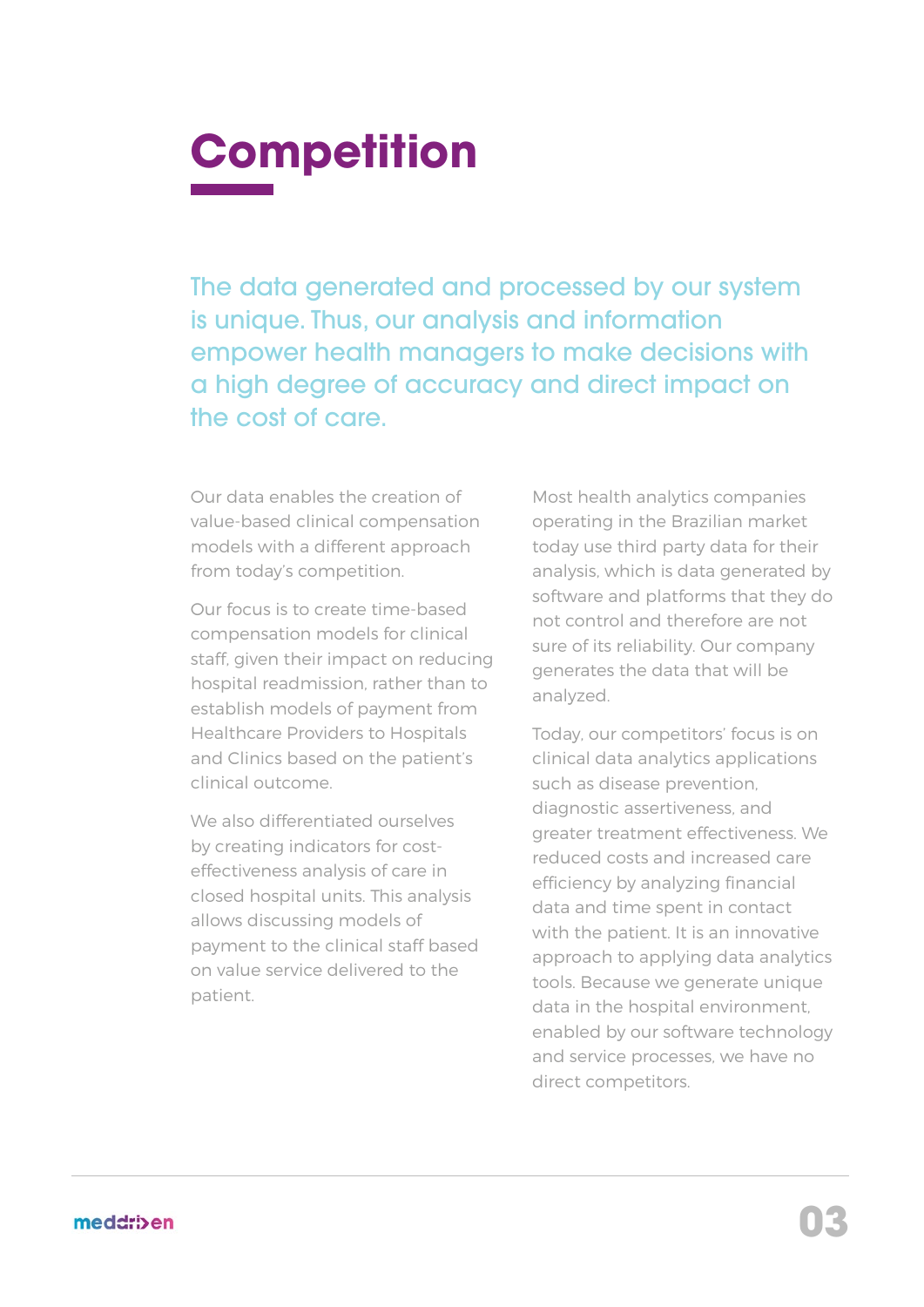

#### Values

Our values are reflected in the actions of reward, promotion and dismissal, as a result of the behavior and skills valued by the company.

We hire and reward people who are:

- **• Relentless in the pursuit of delivering value to our customers,** seeking continuous customer feedback and insights to improve our delivery;
- **• Willing to make it happen!**  We value the pursuit of continuous learning and the drive to accomplish better than previous experience and knowledge;
- **• Entrepreneurs.** We like people who recognize that the company's problems are theirs, too. People who help in solving problems inside and outside their area of activity and who seek continuous improvement of our services at the lowest possible cost to the company;
- **Fransparent.** People who can take criticism and use it to get even better. Who defend clearly and openly what they think and who respect their co-workers, regardless of their position or disagreement in their thinking;
- **• Hands-on.** We love people who help coworkers deliver a task. After all, we are all in the same boat, rowing in the same direction, to surprise the customer;
- **• Curious.** We want to work with people who learn fast and eagerly. People who understand our growth strategy, our market, our customers, the technologies we use and who seek to contribute outside their area of expertise;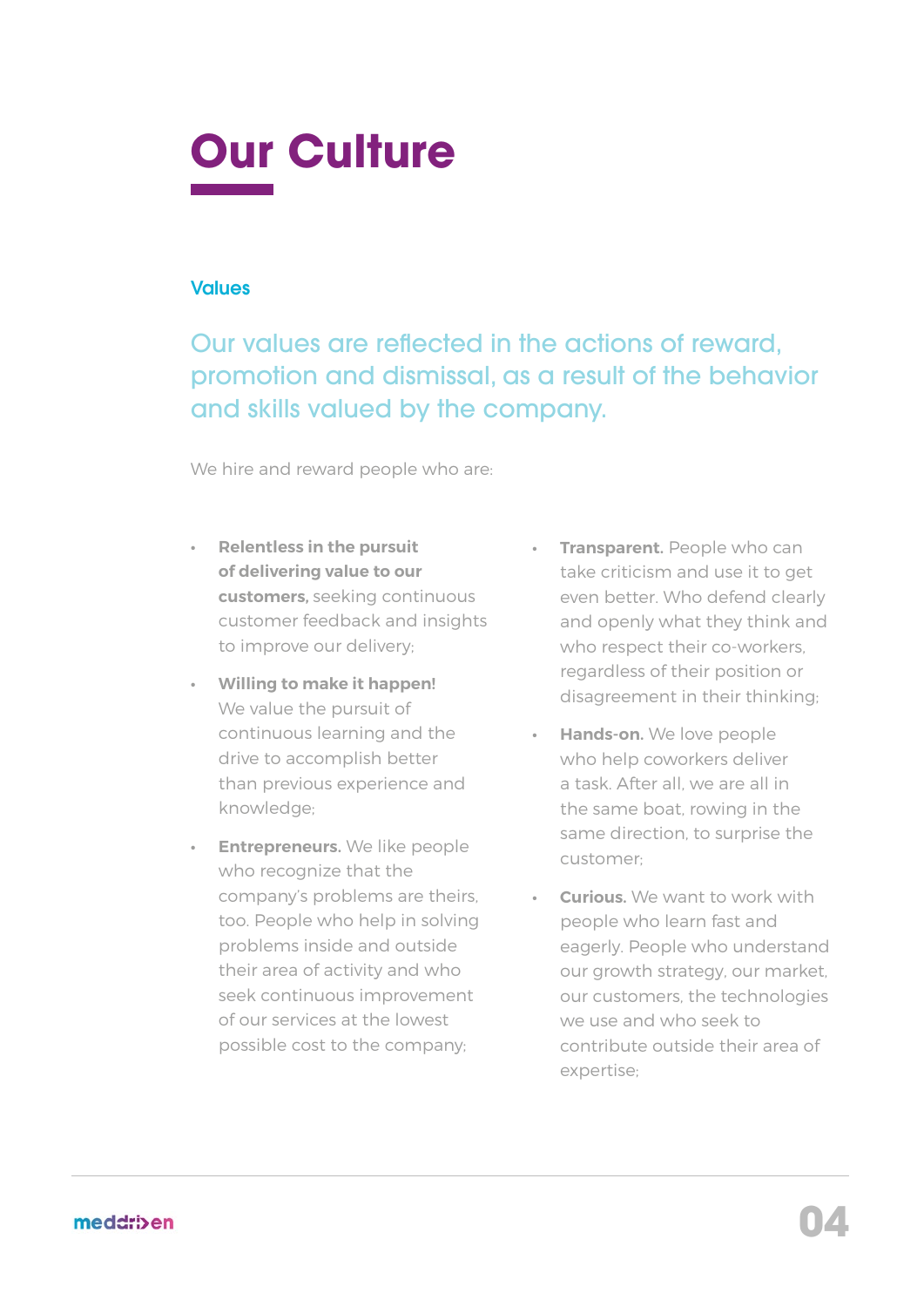- **• Innovative.** We value people who come up with useful business ideas and challenge pre-established concepts by suggesting new approaches;
- **• Brave.** We like people who speak their minds, who question actions that are inconsistent with our company values and

take risks within their are of responsibility.

**• Honest.** We love people who admit their mistakes quickly and learn from them. People who are not flattering and understand that their success depends solely on their own efforts. People who are assertive and respect diversity of ideas.

#### Freedom and Responsibility

- We want a culture where people are responsible for their own success and have full responsibility for the quality of their deliveries. A culture where they are evaluated by their result and adherence to the company culture.
- We prefer a wrong decision to inaction.
- We give people freedom to take risks within the limits of their responsibility and make decisions that benefit the customer, with the least possible harm to the company.
- It's okay to be unsure of what the right thing is or what decision to make. The role of leadership is to support you in these choices.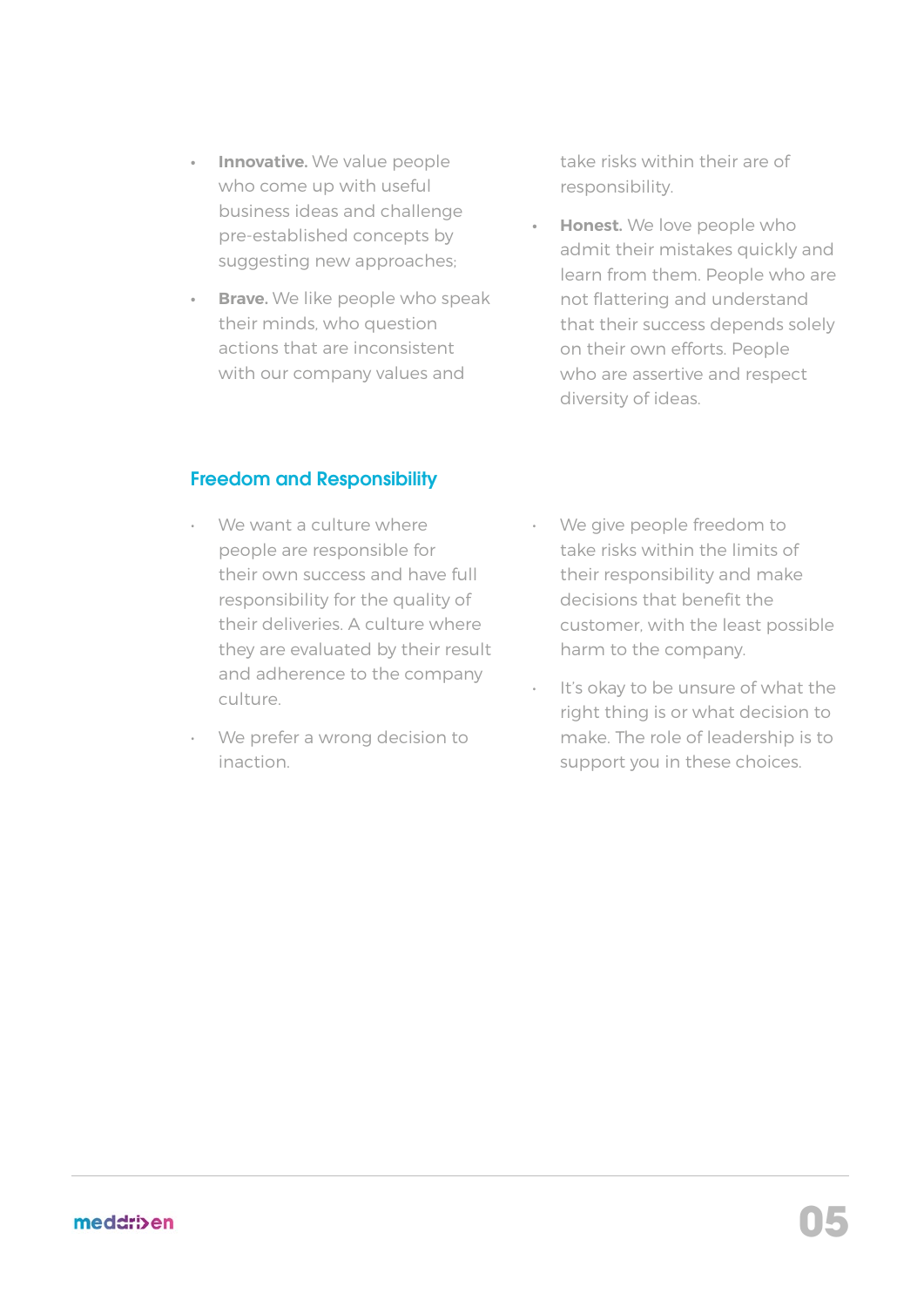#### Context and Control

We believe that by spreading relevant company information to all employees, they will have the tools they need to do their best for the company and the customer, without establishing strict controls.

Everyone working with us is responsible for managing their own routine. Their deliveries are the indicator of their efficiency. That way we understand that we don't need to micromanage them.

#### **What we share:**

- Strategy.
- Goals.
- Indicators.
- Transparency in decision making.
- Clearly defined roles and responsibilities.

#### **What we do not control:**

- Execution of processes. Everyone's focus should be on strategy and goals, not how to get there (the tactics).
- Decisions made by employees, to the extent of their responsibility.
- Risks taken by employees, within the limits of their responsibility.

#### **When we need to control:**

- When there is a risk of damaging the company's image.
- In the event of an emergency involving financial and/or operational damage.
- When the employee is still learning their job and their limits.
- When we are not sure if the employee is a good fit for the job.

#### meddriven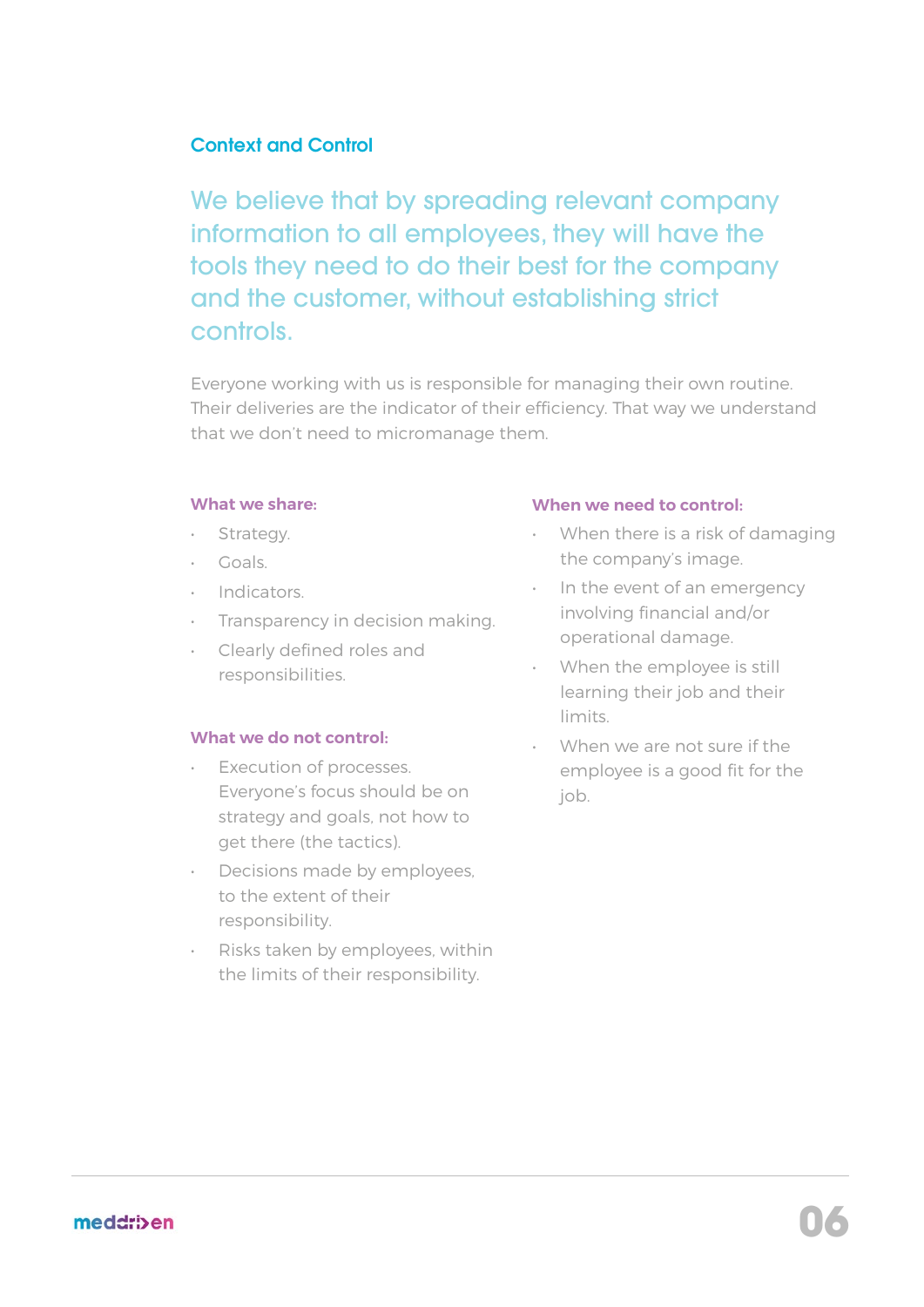#### Pay and Development

#### We hire and retain people who believe in their potential to add value to the company and grow with it.

Entrepreneurship is one of the cornerstones of our culture and entrepreneurship is about taking risks today to reap rewards tomorrow, it is the result of personal effort and merit.

We pay below market value and give semiannual bonuses linked to the results of the business. The greater the employee's responsibility in the company, the lower is their fixed salary relative to the market average, and the higher is their result-linked bonus.

We believe that the success of the company depends primarily on its people. Top professionals who deliver consistent and relevant results will be invited to become partners.

By providing participation in the results, we align the interests of partners and employees, putting them all on the same side of the table, rowing in the same direction, concerned about the company's success and growth.